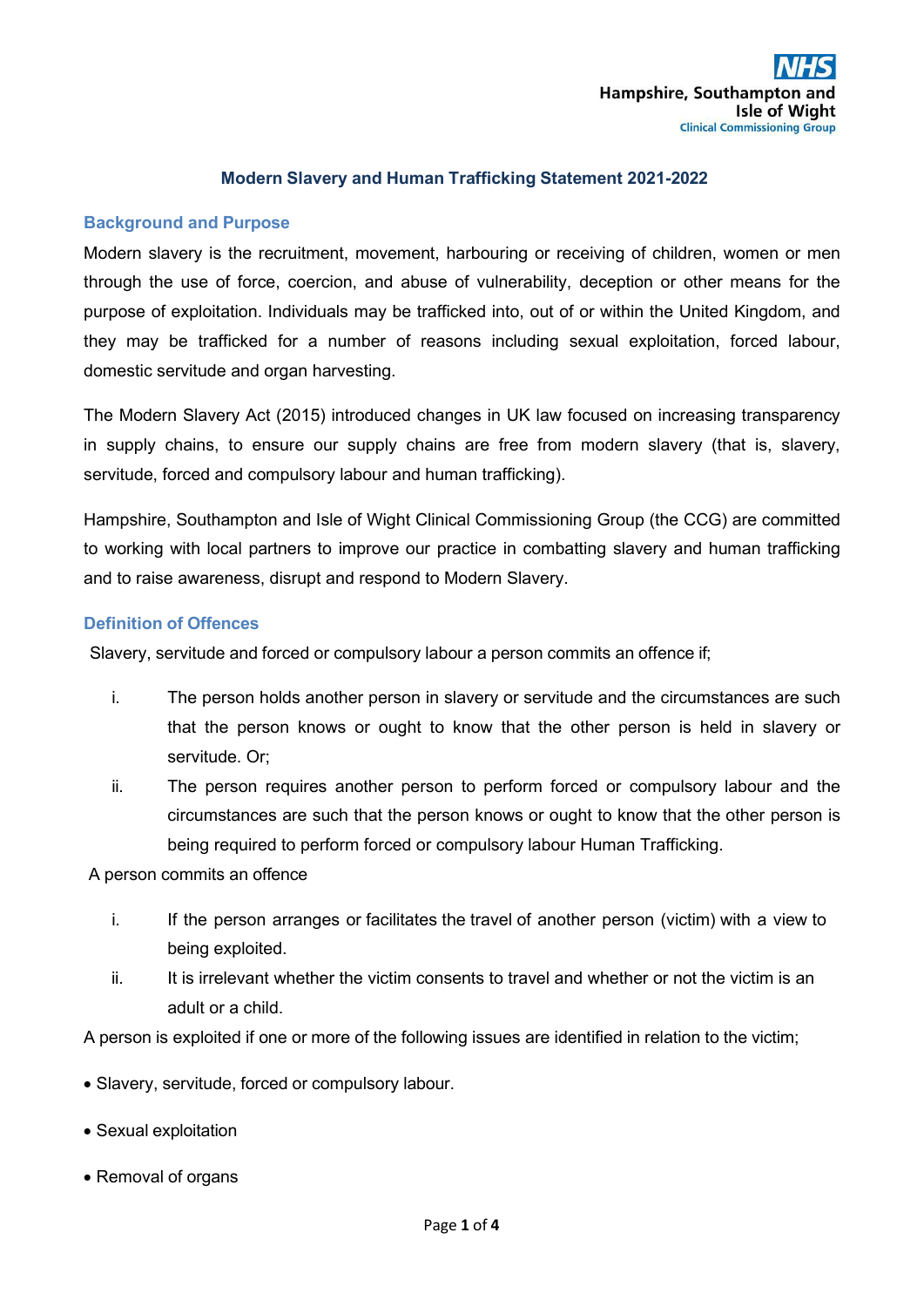- Securing services by force, threats and deception
- Securing services from children, young people and vulnerable person

### **Commitment to Prevent Slavery and Human Trafficking**

As an authorised statutory body, the CCG commission health care services for the local population, including acute, community and mental health services. The CCGs' governing body, executive management team, commissioners and all employees fully support the government's objectives to eradicate modern slavery and human trafficking. The CCG is committed to ensuring that there is no modern slavery or human trafficking in any part of our business activity and in so far as is possible to holding our suppliers to account to do likewise.

#### **Our Actions in 2020-2021**

Our overall approach is driven by compliance with legislative and regulatory requirements and the maintenance and development of good practice in the fields of contracting and employment. Our safeguarding polices and training provision assists professionals to identify and take appropriate action where concerns about modern day slavery and exploitation arise.

All of our contracting and commissioning staff have been provided with mandatory safeguarding training, which includes awareness on modern slavery. This training offer has been expanded to primary care, where level three safeguarding adults and children training has been offered by the CCG. As part of our commissioning assurance process we have sought evidence from our provider services in regards to their plans and arrangements to prevent slavery in their activities and supply chain, thing includes ensuring inclusion of the topic within provider services' safeguarding policies and training. Assurances have also been gained from providers that the safeguarding training for staff includes modern slavery, that an annual statement is published in accordance with the Modern Slavery Act (2015) (where appropriate), and also that this topic is included within their policies.

Throughout the year, we have:

- Confirmed the identities of all new employees and their right to work in the United Kingdom, and pay all our employees above the National Living Wage.
- Provided CCG representation at HIPS wide modern slavery group and HIPS wide Child Exploitation strategic meeting.
- Provided the '*Freedom to Speak Up'* policy to support staff to raise concerns, and where relevant provide protection under the Public Interest Disclosure Act (1998). The policies confirm that staff must not suffer any detrimental treatment as a result of raising a concern in good faith, in accordance with the Public Interest Disclosure Act (1998).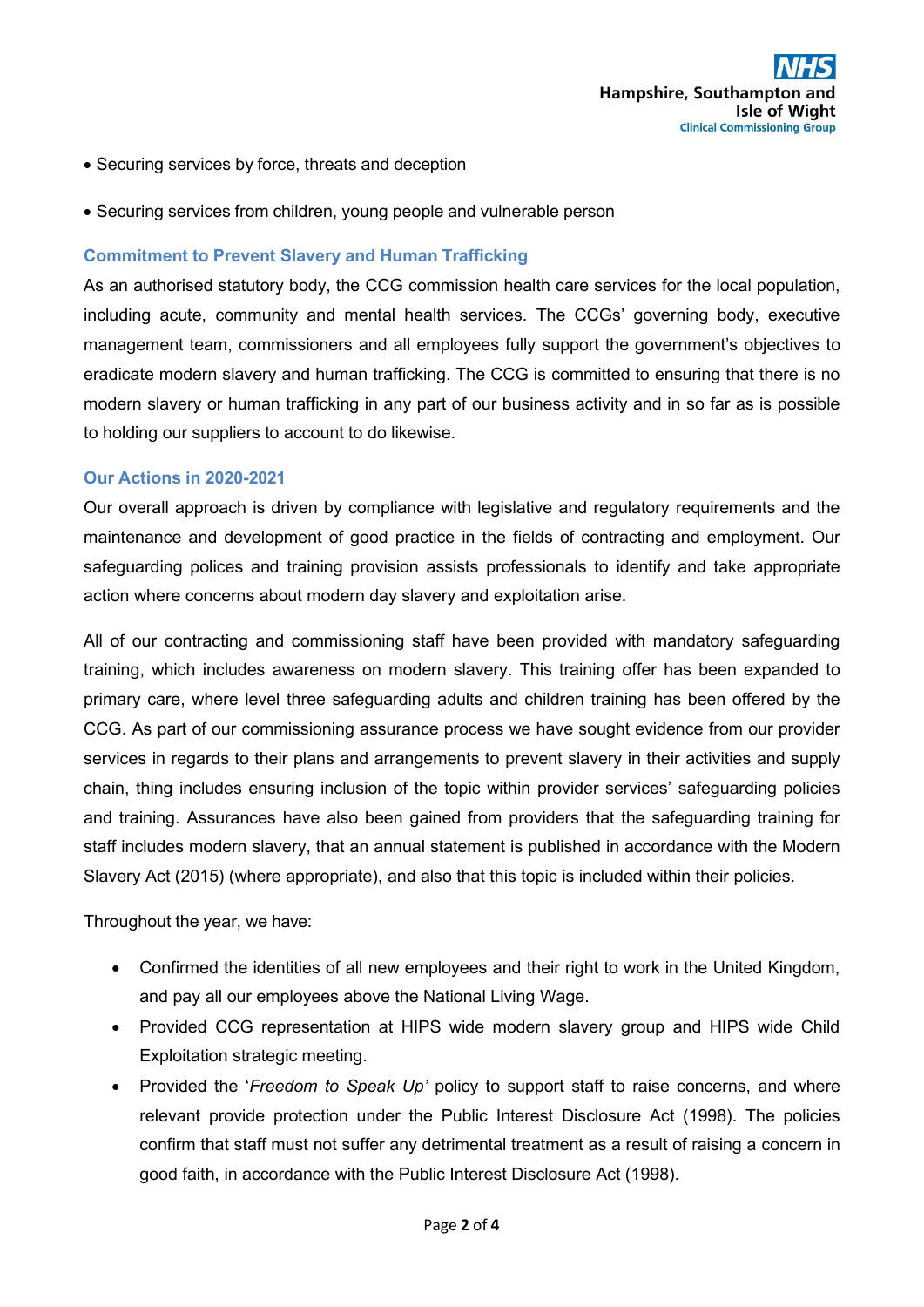- We have applied the NHS Terms and Conditions (for non-clinical procurement) and the NHS Standard Contract (for clinical procurement) when procuring goods and services. Both require suppliers to comply with relevant legislation.
- Provided a Safeguarding Adults and Children Policy which highlights modern slavery and human trafficking as a form of abuse.
- Worked with the Home Office and the Police in relation to potential concerns within providers where care is commissioned by the CCG, such as; domiciliary agencies, nursing and residential homes.
- Provided training to both CCG staff and Primary Care staff regarding modern slavery and human trafficking, including information about reporting concerns and changing themes and trends during the Covid-19 outbreak.
- Worked with our commissioned providers meeting the annual financial threshold to monitor compliance with the Act using our Clinical Quality Review Meetings.
- Continued to ensure that job descriptions reflect roles and responsibilities within the CCG in relation to the Act.

# **Review and Next Steps 2021-2022**

We intend to take further steps to identify, assess and monitor potential risk areas in terms of modern slavery and human trafficking, particularly in the supply chains of our providers. The CCG commits to:

- Ensure that as the CCG transitions in to an Integrated Care System, that the principles of the Act continues to be embedded and applied in practice.
- Update individual CCG modern slavery polices to ensure that a consistent system policy is provided for all staff.
- Designated professionals to develop a modern slavery master class as part of a suite of safeguarding training at levels 3, 4 and 5.
- Continue to raise awareness of the Modern Slavery Act (2015) internally and as part of all procurement processes. We will request all providers to set out evidence of their plans and arrangements to prevent slavery in their activities and supply chain.
- Work with NHS funded and partner organisations to ensure modern slavery and human trafficking are appropriately prioritised and feature prominently in safeguarding work plans. And that where they meet the stated financial threshold, the provider of care is aware of their duties and an annual statement published.